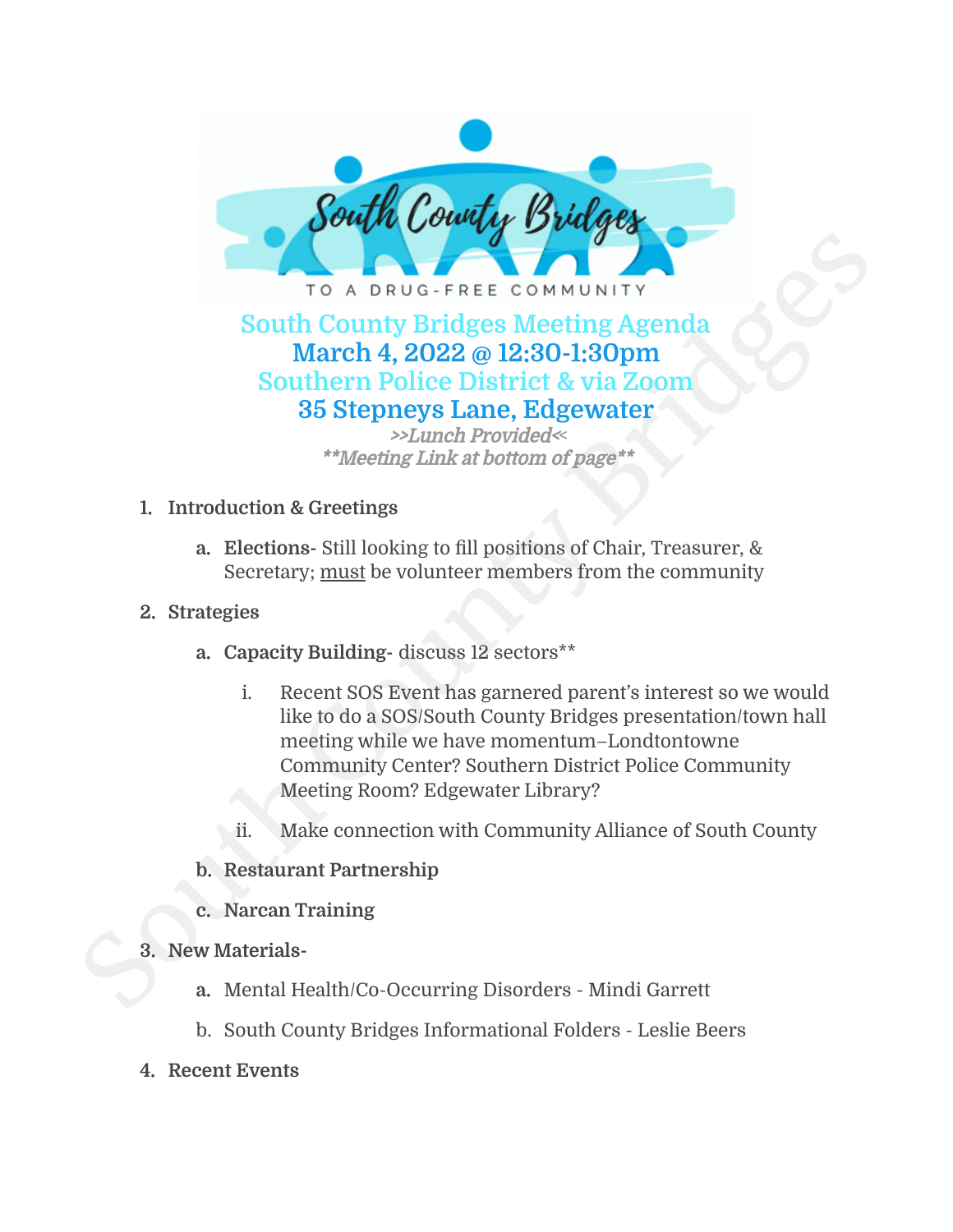- **a. "Coffee with a Cop" 2/18** materials distributed and made good connection at Edgewater Public Library; Elaine Saba agreed to take Bridges Bags/Prevention Toolkits regularly to give out to students who check out library books
- **b. SOS Parent's Night 2/24**
- **c. SOS @ Central MS 2/25**
- **5. Upcoming Events**
	- **a. SOS in the Community: "A Conversation About Mental Health" @ Arundel Christian Church, Tuesday March 15th 6:30pm** - Katie Wargo & Leslie Beers
	- **b. PCRC in April- A South County Bridges Presentation -** Mindi Garrett & Leslie Beers
- **6. Prevention Blog Posts-** Mindi Garret send to hdgarr01@aacounty.org
- **7. Additional Notes & Closing**

## **Next Meeting April 8, 2022 \*\*Correction\*\* Next Meeting is April 1st !!! In-Person & via Zoom**

**See you next time!!**

b. SOS Parent's Night 2/24<br>
c. SOS @ Central MS 2/25<br>
3. Upcoming Events<br>
a. SOS in the Community: "A Conversation About Mental Health" @<br>
Arundel Christian Church, Tuesday March 15th 6:30pm - Katie<br>
b. PCRC in April - A S **Meeting Link [https://us02web.zoom.us/j/81682371237?pwd=MkJ1Z01MQm1xRXlF](https://us02web.zoom.us/j/81682371237?pwd=MkJ1Z01MQm1xRXlFYWdCTlM2TWhkdz09) [YWdCTlM2TWhkdz09](https://us02web.zoom.us/j/81682371237?pwd=MkJ1Z01MQm1xRXlFYWdCTlM2TWhkdz09) Meeting ID: 816 8237 1237 Password: SCB2020**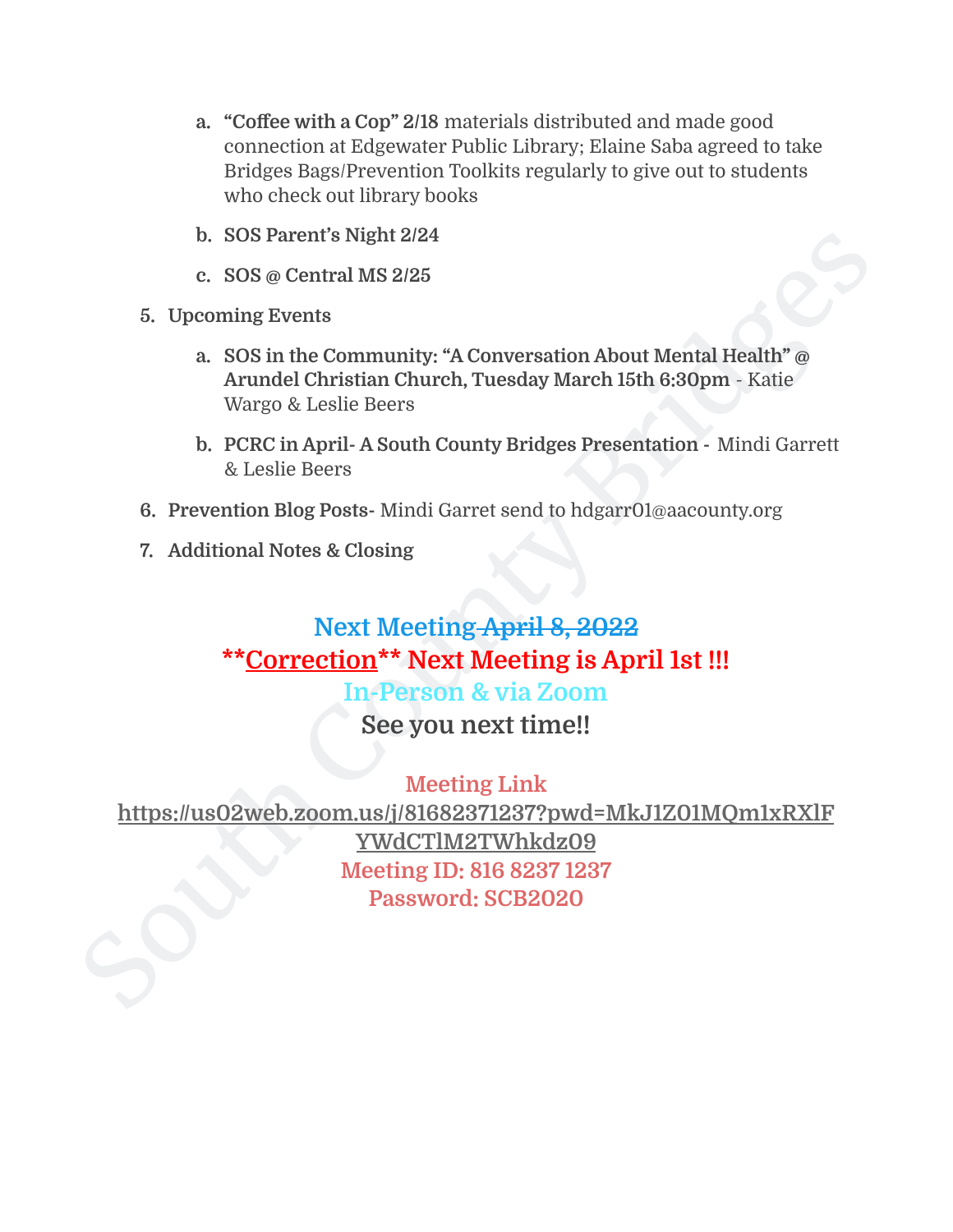

## **South County Bridges Meeting Agenda & Minutes March 4, 2022 @ 12:30-1:30pm Southern Police District & via Zoom 35 Stepneys Lane, Edgewater**

>>Lunch Provided<**<** \*\*Meeting Link at bottom of page\*\*

- South County Bridges Meeting Agenda & Minutes March 4, 2022 @ 12:30-1:30pm<br>
South County Bridges Meeting Agenda & Minutes March 4, 2022 @ 12:30-1:30pm<br>
Southern Police District & via Zoom<br>
35 Stepneys Lane, Edgewater<br>
\*\*M **8. Introduction & Greetings**- Leslie Beers, Prevention Coordinator SoCo & ASAP; Mindi Garrett, Prevention Coalitions Coordinator DOH; Shelly Guy, AAPD PCRC; Danielle Daywalt, AAPD PCRC; Angel Traynor, Director of Serenity Sista's Inc., Coordinator ASAP & SoCo; Katie Wargo, Prevention Coordinator NLASA & WASP; Marte Birnbaum, Pathways; Justil Noel, DOH OMPP; Chelsea Neil, Pathways; Rayneice, Bay Community Health; Total Attendance <sup>=</sup> 10
	- **a. Elections-** Still looking to fill positions of Chair, Treasurer, & Secretary; must be volunteer members from the community -Please consider reaching out to neighbors, friends, family, anyone that may be interested in volunteering <sup>a</sup> small amount of time to participate in our coalition. Share SoCo's Facebook posts to help gain awareness.

#### **9. Strategies**

- **a. Capacity Building-** discuss 12 sectors\*\* Contact Joy Reigns Church to see if we can host SOS/SoCo Informational Community Night there, date at start of April, Katie will find keynote speakers; connect with Elks for representative from DAP (Linda)
	- i. Recent SOS Event has garnered parent's interest so we would like to do a SOS/South County Bridges presentation/town hall meeting while we have momentum–Londtontowne Community Center? Southern District Police Community Meeting Room? Edgewater Library?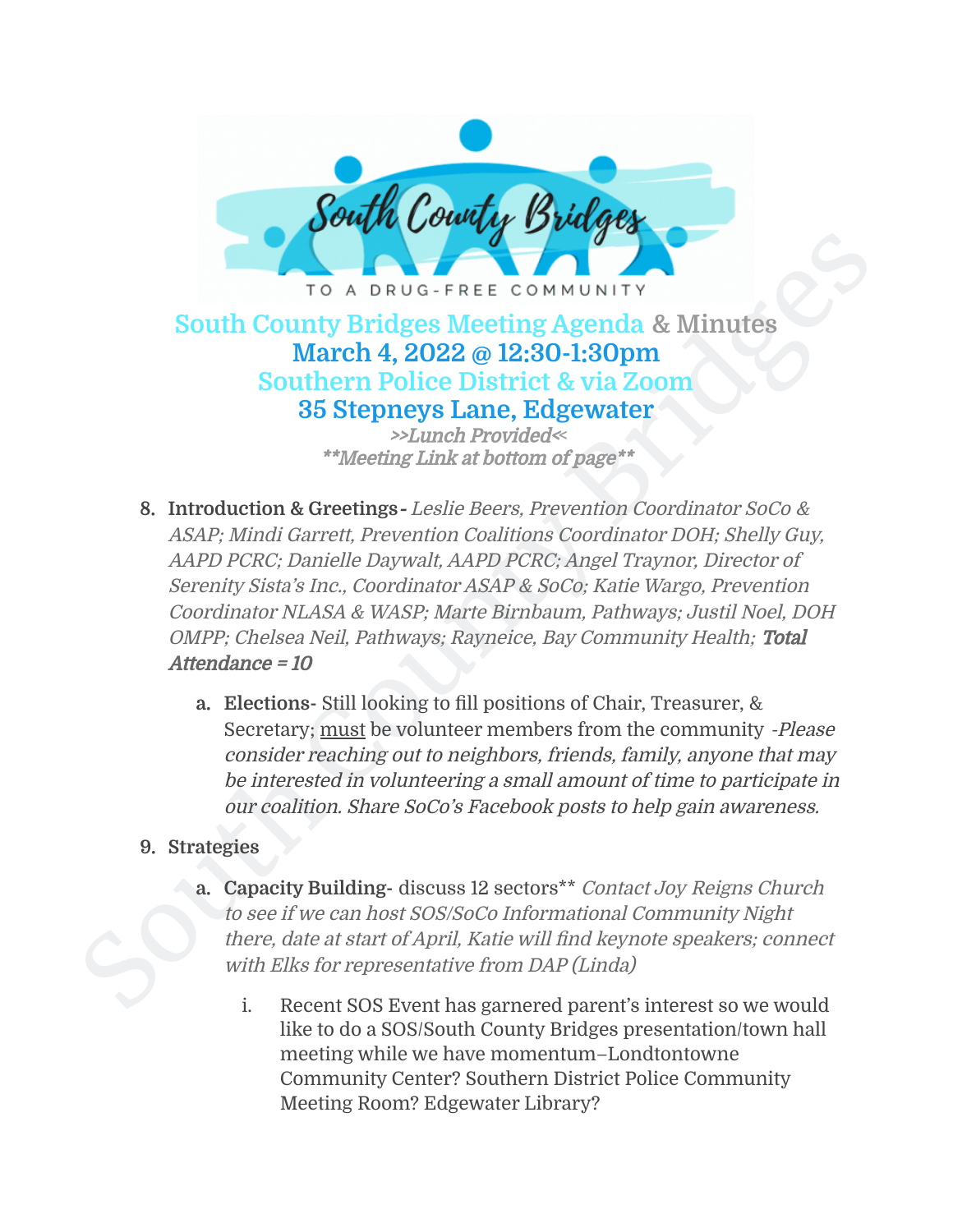- ii. Make connection with the "Community Alliance of South County"- meetings are every 4th Tuesday of the month, they are called Community Needs Meeting; at 11am; virtual and in-person? Waiting for confirmation from Rayneice source. CASC did agree to include SoCo in their resource guide.
- **b.** Restaurant Partnership-changed name to "Safe County Alliance,"<br>
Lege is finished: manager/survey still pending approval: the survey<br>
will go out with the Compliance Check Congratulatory Letter to<br>
segare the restaura **b. Restaurant Partnership-** changed name to "Safe County Alliance"; logo is finished; manager/survey still pending approval; the survey will go out with the Compliance Check Congratulatory Letter to segue the restaurant partnership
	- **c. Narcan Training–** market/advertise on social media, host <sup>a</sup> training open to the public at the library

#### **10. New Materials-**

- **a.** Mental Health/Co-Occurring Disorders Mindi Garrett -still pending approval after data update; will go over at leadership meeting this month
- b. South County Bridges Informational Folders Leslie Beers

#### **11. Recent Events**

- **a. "Coffee with a Cop" 2/18** materials distributed and made good connection at Edgewater Public Library; Elaine Saba agreed to take Bridges Bags/Prevention Toolkits regularly to give out to students who check out library books
- **b. SOS Parent's Night 2/24**
- **c. SOS @ Central MS 2/25**

#### **12. Upcoming Events**

- **a. SOS in the Community: "A Conversation About Mental Health" @ Arundel Christian Church, Tuesday March 15th 6:30pm** - Katie Wargo & Leslie Beers
- **b. PCRC in April March- A South County Bridges Presentation -** Mindi Garrett & Leslie Beers -This will be in-person and on Zoom. PCRC will send link out <sup>a</sup> day or so before the meeting; please feel free to share link with South County network, all are welcome.